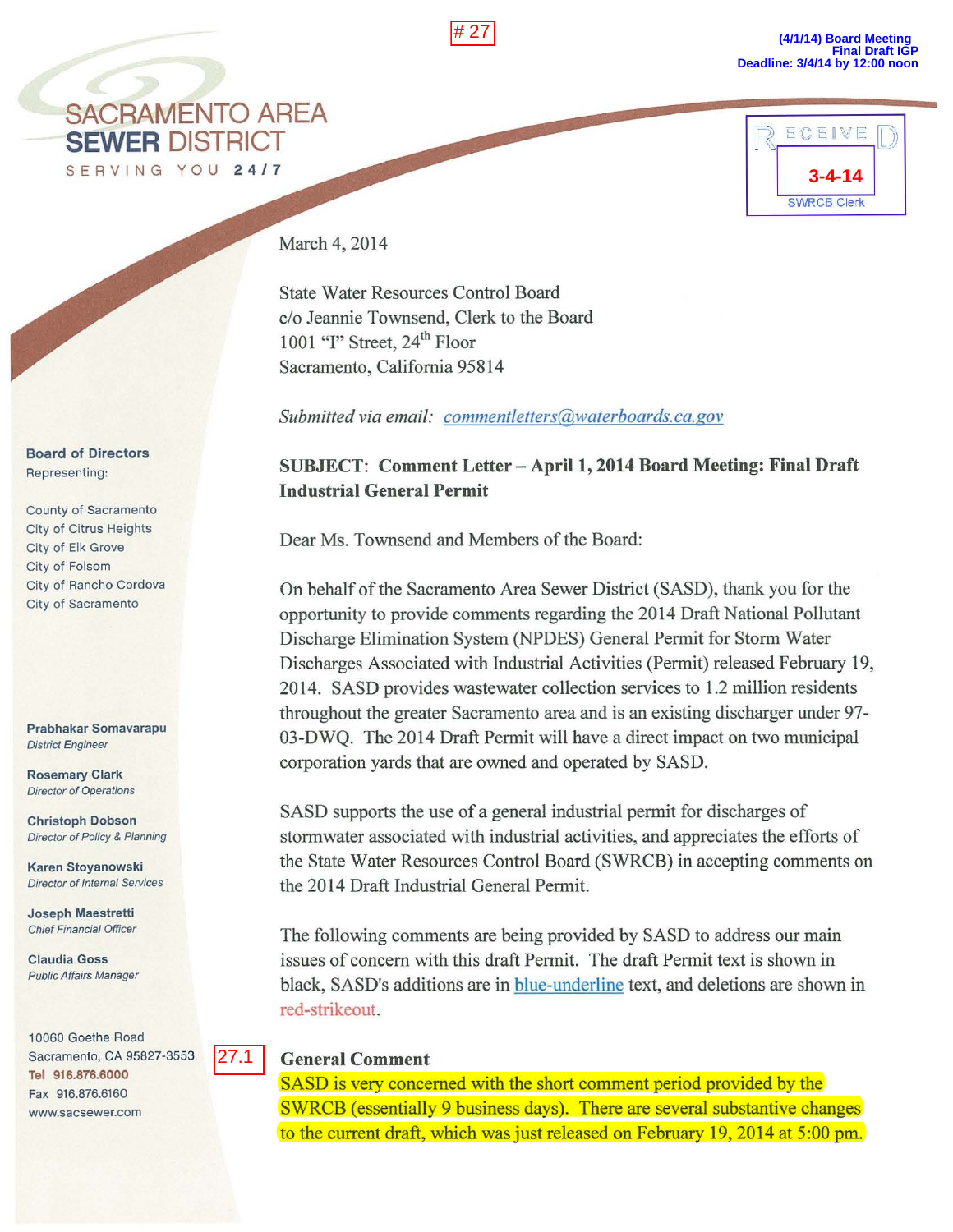State Water Resources Control Board March 4, 2014 Page 2

Then on February 24, 2014, the SWRCB released an additional 200 pages of their Response to Comments on the previous July 2013 Draft. Due to the substantive changes and large volume of documents released, SASD encourages the SWRCB to extend the comment period to allow a more thorough review by affected stakeholders.

## **Main Comment:**  27.2

SASD's main comment is regarding the new revision to Appendix 3- Waterbodies with Clean Water Act Section 303(d) Listed Impairments, and the related permit sections. The Permit language should be clear and distinguish between those that discharge directly into a 303(d) listed impaired receiving water, and those that do not have a direct discharge. For instance, several Dischargers may discharge into a municipal storm system (MS4), but only the MS4 permittee discharges directly into receiving water. The following modifications will provide clarity for Dischargers and minimize unnecessary sampling, while still being protective of the waterbodies and watershed.

**Appendix 3- Waterbodies with Clean Water Act Section 303(d) Listed Impairments** should be clarified to state:

*"The 303(d) impairments below are sourced from the 2010 Integrated Report. The rows in red are impairments for which industrial storm water Dischargers subject to this General Permit are not required to analyze the discharge from their (acility for additional parameters unless directed by the Regional Water Board, because these parameters are typically not associated with industrial storm water. Test methods with substantially similar or more stringent method detection limits may be used*  if *approved by the staff of the State Water Board prior to sampling and analysis and upon approval, will be added into SMARTS. The rows that are not in red are impairments for which Dischargers that discharge directly into* in *the 3 03 (d) impaired watershed water body are required to analyze for additional parameters,* if *applicable, because these parameters are more likely to be associated with industrial storm water. See General Permit Section XI. B. 6. e. In the event that any of the impairments in this appendix are subsequently delisted, the affected Dischargers in to that watershed waterbody are no longer required to analyze for the additional parameters for those impairments, and the provisions for new Dischargers in-to 3 03 (d) impaired watersheds water bodies contained in Section VIIB of this General Permit no longer apply for those impairments. Dischargers that contribute a portion of the combined flow and loading for a 303(d) listed parameter in an affected waterbody may be required to sample, if the combined discharge exceeds a water quality standard.*"

## **Related General Permit Sections:**

**XI.** *Monitoring, B. Sampling and Analysis, Page 41 should be clarified to state: 6. e. "Additional applicable industrial parameters related to receiving waters with 303(d) listed impairments or approved TMDLs based on the assessment in Section X.G.2.xia.ix. Test methods with lower detection limits may be necessary when directly discharging to receiving waters with 303(d) listed impairments or TMDLs;* "